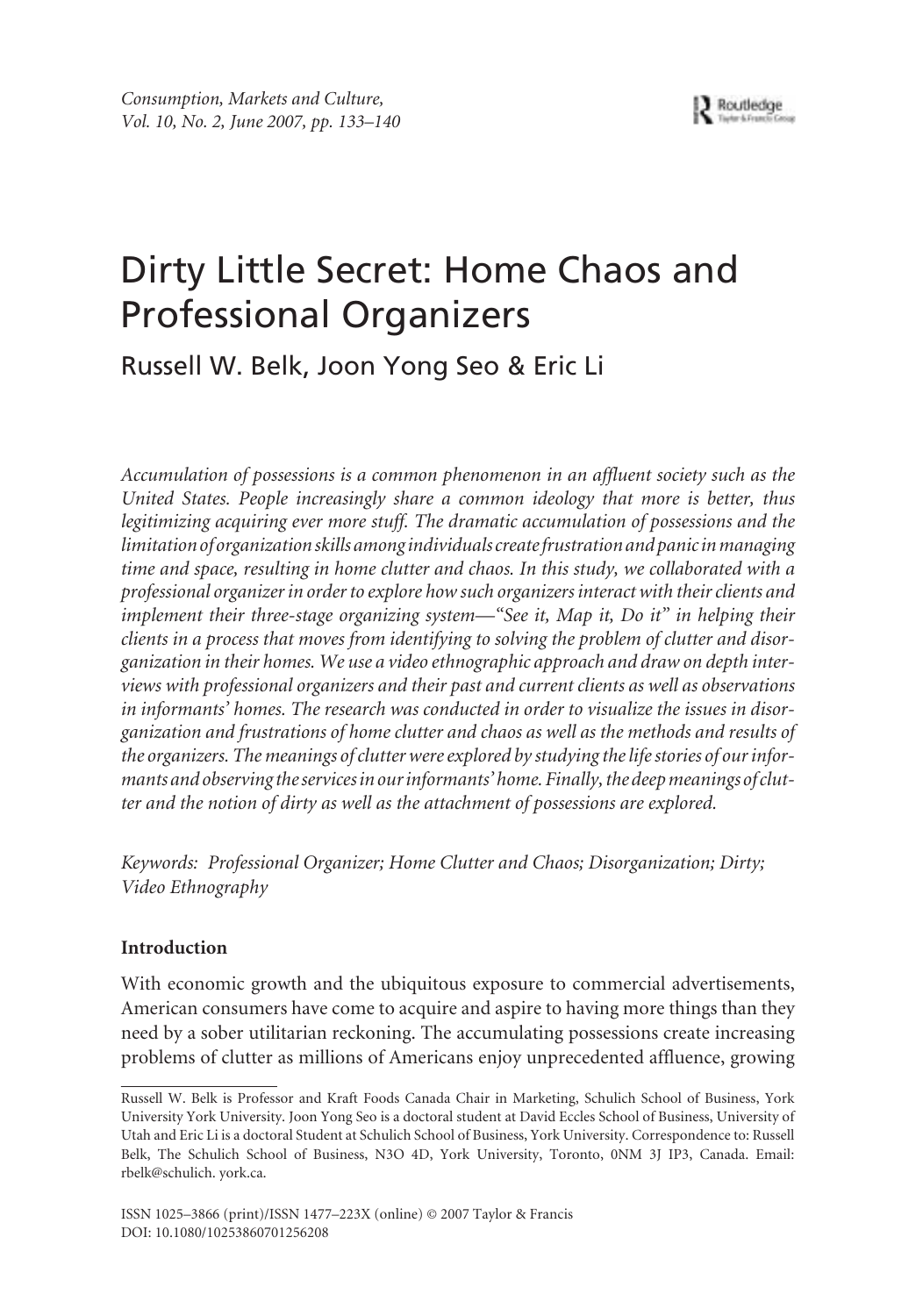#### 134 *R. W. Belk, J. Y. Seo & E. Li*

home sizes, a decline in the real cost of clothing, furnishings, and many gadgets, and an onslaught of new electronic gadgets and other products. Many consumers lack the ability or will to manage the clutter and chaos in their homes. This has created a market for professional organizers who bring their skills in organizing to both homes and businesses. There has been a dramatic growth in the professional organizing industry in the previous decade. They help consumers become better organized both physically and mentally. Clutter is symbolic dirt or feces and "dirt." It is part of the pollution which Douglas (1991) defines as "matter out of place." When perceived as such it provokes disgust and precipitates guilt, shame, and embarrassment. A consumer with a cluttered home is like a child or adult who has soiled himself or herself. Thus, a disorganized home is not only an issue of space utilization in the home, but is also strongly linked to the emotional life of the individual; a physically disorganized home means a disorganized life and a fragmented and chaotic sense of self.

The objective of this study is to better understand the effects of having a professional organizer come into homes to help clients to simplify their lives, organize their homes, and clear the clutter that has prompted them to seek such help. In this research, we collaborated with a professional organizing company—Clear & SIMPLE located in Salt Lake City, Utah and explored how they help their clients to better manage and organize their homes.

#### **Background**

Clayton (2003) tells of one Southern California family who lost their home and promptly rented two large self-storage units in which to store their ten rooms plus garage full of possessions. When they were able to get a new house nearly three years later, they went back to the self-storage warehouse to reclaim their things. But instead of transferring them to their new home, they gave away or threw away most all of these stored belongings. It is clear from this and other cases (e.g., Eisenberg 1987; Lidz 2003; Vernon 1999) that our attachment to possessions can sometimes reach levels that defy logic. As American consumers become wealthier we acquire ever more stuff. Even with our dramatically increasing home sizes, for many of us our rate of acquiring and our penchant for accumulating possessions means we face increasing clutter and chaos. One result of such symbolic "dirt" is a rising interest in home organizing as shown in recent home improvement television shows, such as *Clean Sweep*, *Clean House*, and *Mission: Organization*. Dirt, in Douglas's (1966, 35) terms, is the by-product of a systematic ordering and classification of matter, in so far as ordering involves rejecting inappropriate elements. A wealth of tips for cleansing ourselves of clutter can be also found in numerous related books, websites, and newsletters dedicated to purging, organizing, and rescuing us from the morass of things in which we find ourselves mired. That this quagmire of stuff is often regarded as a "dirty little secret" is suggested by the names of various twelve-step and support groups such as Messies Anonymous (http://www.messies.com/), Clutterers Anonymous (http://www.clutterersanonymous.net/), and Clutterless Recovery Group (http://www.clutterless.org/). Also, there are many related organizing retail outlets, magazines, professional organizers, and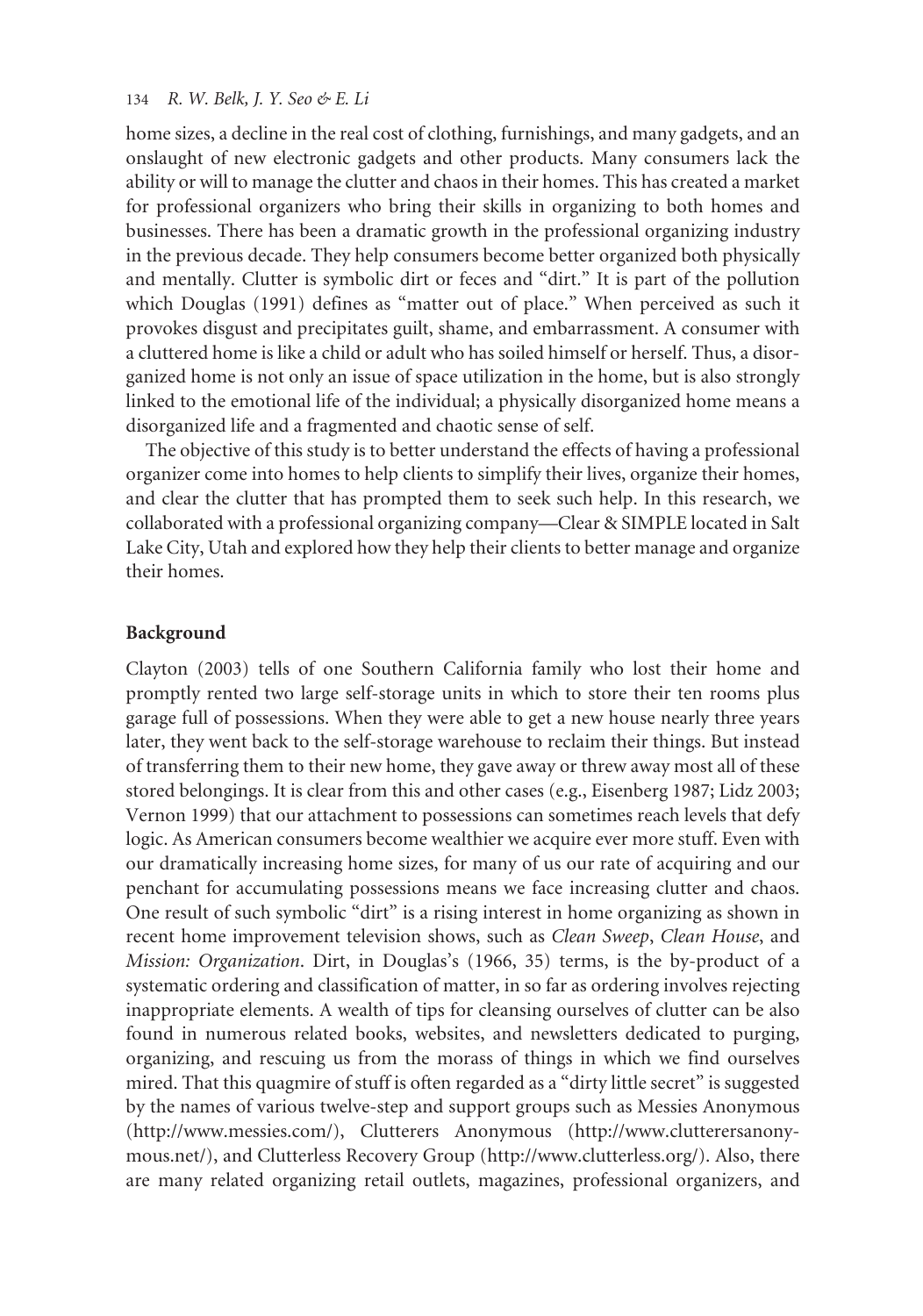organizations that counsel and help people throw away useless things and create a clean and lean life (Akhtar 2005, 170). There is also a partial overlap between desires for less clutter and desires for voluntary simplicity, better time management and efficiency, and improving home and personal arrangements through practices such as *Feng Shui* and *Zen* meditation. As this partial overlap suggests, organizing our lives may involve not only changing our behaviors, but also adopting a new mind set or lifestyle. But in the contemporary world there are also strong counter forces related to patterns of affluence, materialism, and consumer culture (Verrengia 2005).

#### **Methodology**

The Salt Lake City professional organizer through whom our research was carried out is Clear & SIMPLE. We interviewed and observed principles as well as past and present clients of Clear & SIMPLE. We sought to understand who needs a professional organizer and why. We also examined the effects of having a professional organizer come into homes to help clients to clear the clutter that has prompted them to seek such help, organize their homes, and simplify their lives. At a more theoretical level we seek to provide an understanding of how clutter develops and the meanings attached to the possessions that comprise these accumulations. And we aimed to develop an understanding of what having more or fewer possessions arranged in a more or less well-organized fashion does for consumers.

An ethnographic study was conducted involving observations and depth interviews with former clients and a before, during, and after de-cluttering, was conducted with current and past clients of the focal organizing firm in 2005 and 2006. In addition we observed the process of interaction between the professional organizers and their clients. Eleven informants including two professional organizers, past and current clients of their firm, and audience members at de-cluttering presentations at a home and garden show were interviewed and observed. Depth interviews began with "grand tour" questions about the informant's family background, life changes, and life events (McCracken 1988). Semi-structured questions related to the informant's memories of childhood home organization, cleaning and organizing roles in the family, meanings of home, other family members' organizational and acquisitive and retentive styles, meanings of special possessions, and the expectations from hiring a professional organizer were probed during the interviews. The analysis was hermeneutic and phenomenological by using constant comparative method (Strauss and Corbin 1998). Themes that emerged are discussed in the following sections.

#### **Findings**

# *Reasons Leading to Disorganization*

As a disordered environment is perceived as "dirt" (Douglas 1966), clutter and chaos in the home mean a disordered and "dirty" life. The main reason informants give for the creation of their clutter is a long and gradual accretion and accumulation of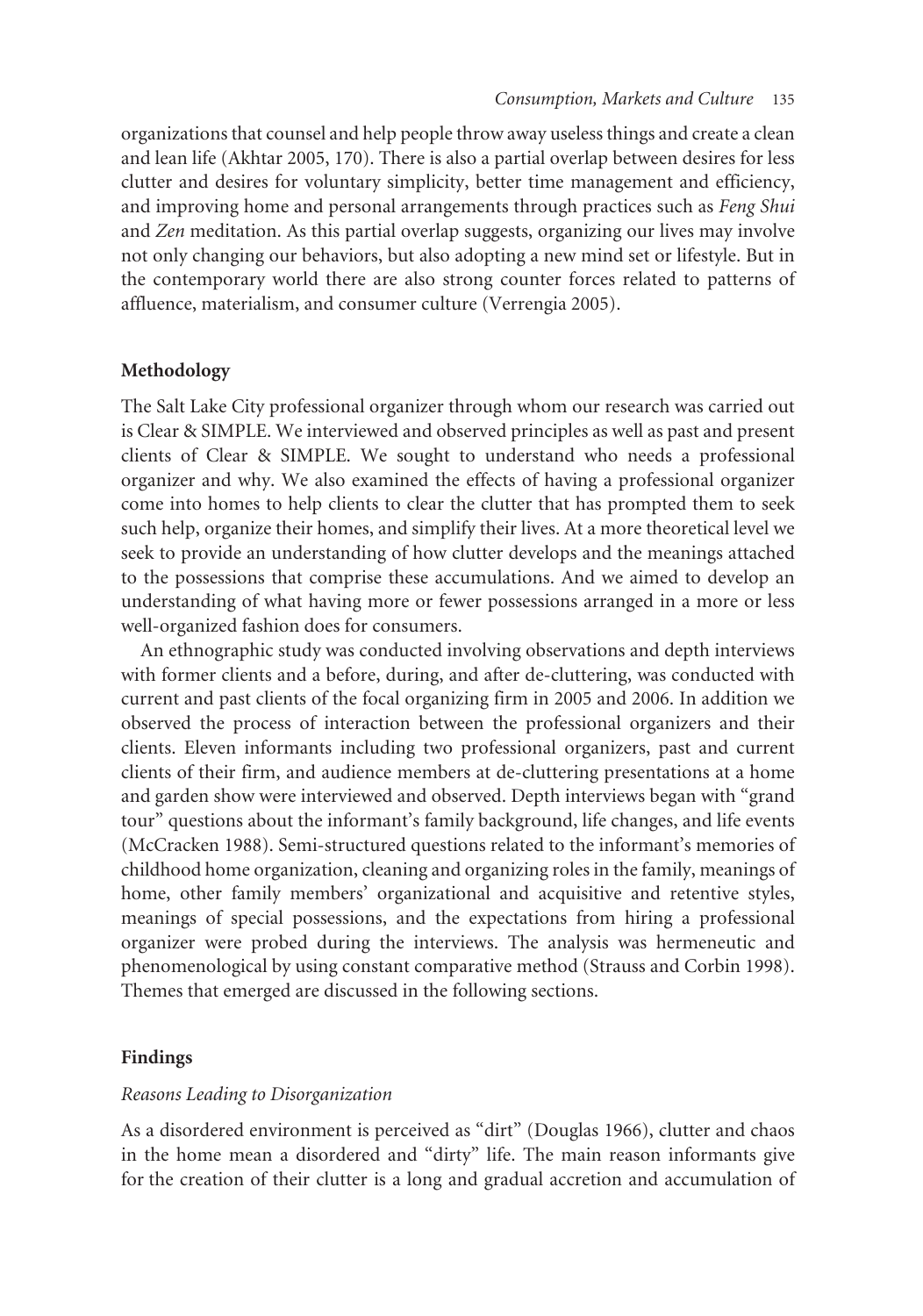#### 136 *R. W. Belk, J. Y. Seo & E. Li*

possessions. People's explanations for having too many things fall into two categories, namely: (1) we buy more than before because we have the money, and (2) we retain more unwanted things because we have the space and lack the time to sort, organize, and dispose of unwanted things. Since we have so many more things than ever before, we face a tyranny of disorganized possessions that control us more than we control them. Our possessions play an important role in defining our selves, communicating to others, navigating the world, connecting us to our pasts, and expressing our desires (Akhtar 2005, 17); it is hard for a person to give up any of their possessions saturated with such meanings, thus creating problematic accumulations of things. This problem is exacerbated by our lack of time and organizing skills. Although our informants want a simpler and more organized material life, they often do not know what this would entail or how they might achieve it. They do not know where to begin and have a difficult time explaining how the clutter and chaos were created in their homes in the first place. We find that for most of these people disorganization meant that not only were their things cluttered and chaotic, so is their time, their computers, and their lives.

Multiple roles at home and work is another reason given for conflicts in managing time and space which lead to disorganization. Women were perceived as the family member most responsible for managing the home because of societal role expectations. Cleaning and organizing were perceived as "women's work" and we found in our interviews and observations that women were responsible for the majority of housework. The most common client of professional organizers is a middle-aged and middle-class female. This is consistent with the traditional view that most areas of the home are a "woman's territory" as well as a greater reluctance of men to show vulnerability by seeking help. Most of the female informants in our study have their own careers. In Hochschild and Machung's (2003) terms, the woman has her "second shift" at home. One of our informants does not have enough time to organize her home and her life since she has to take care of seven children and concentrates on work and study at the same time. Piles of papers and clutter were created in the corners of her home, evidencing the difficulty she has in managing the home, her family, and her various responsibilities.

The frustration and moral panic associated with the accumulation of things are magnified by the traumatic life events like birth, death, marriage, divorce, retirement, moving, and other such dramatic changes. As different family members have different personalities and lifestyles, conflicts regarding how to organize or arrange home spaces were frequently noticed. If one is extremely neat and tidy while another is not, conflicts and guilt are commonly observed. Some of our informants simply do not know how to organize while others do not perceive the clutter around them or recognize it as a problem until another family member draws the line and says they can stand it no more. Although too many possessions and too much disorganization is a very common problem, only a fraction of us get to this point and call upon the services of professional organizers.

## *Roles of the Professional Organizers*

The fundamental reason for requesting professional organizing services is when people realize that they have too many things in too unorganized and cluttered an array. The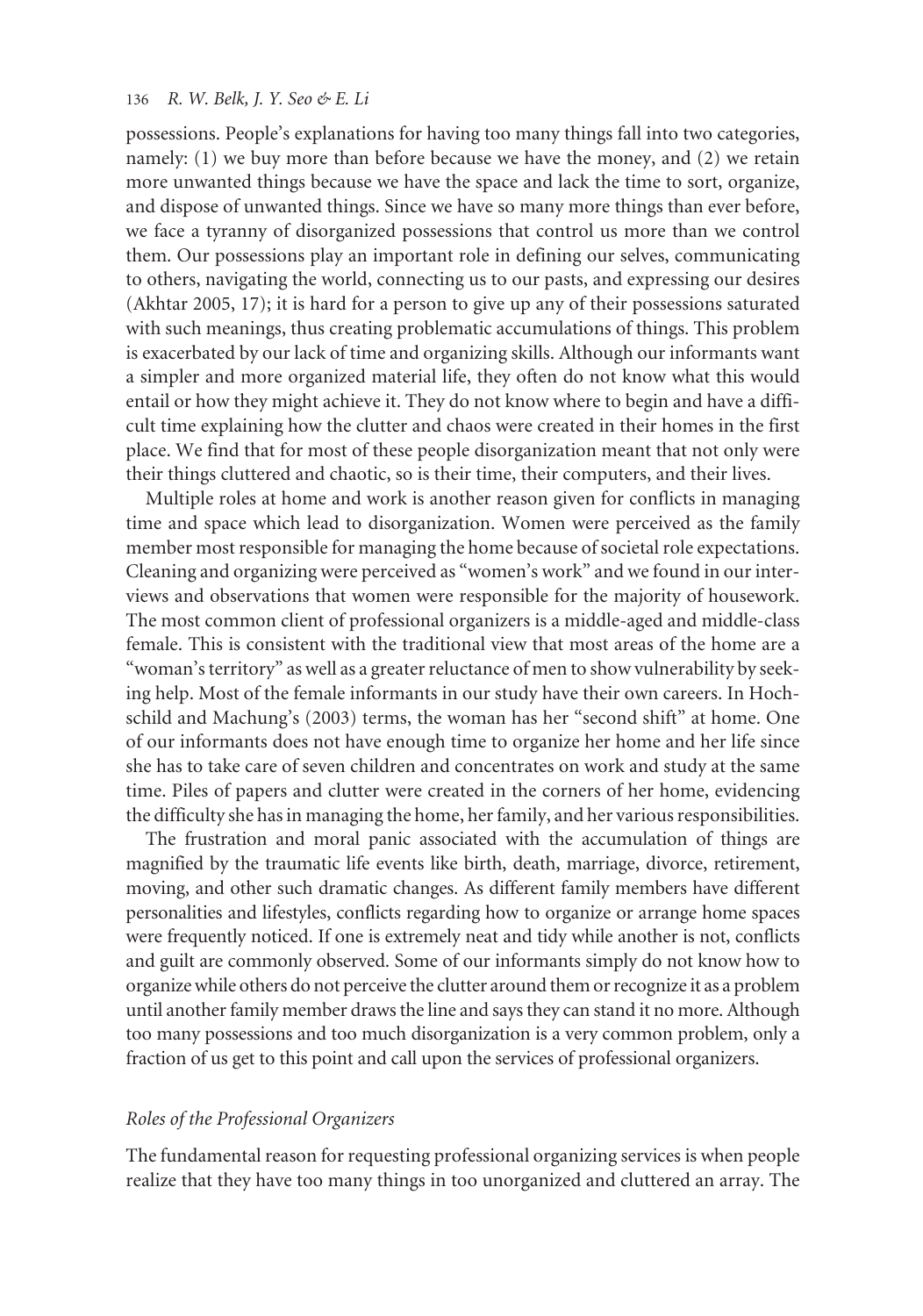#### *Consumption, Markets and Culture* 137

frustration and panic associated with the accumulation of stuff can precipitate an urgent desire to request help, often as a result of a traumatic life event like divorce or threatened divorce. The role of the professional organizer is not only that of a service provider, but also to bring their "gift" of professional organizing skills and insights to their clients' material and spiritual life. The professional organizers studied in our research emphasize that requesting help from professional organizers is not a shameful thing, but the acceptance of a gift that can enrich their life and rebuild a more organized and better life for them and their family. According to the organizers in our study, over 90% of the population in the United States lacks organizing skills. They do not know how to deal with the accumulated and disorganized clutter and chaos. The expected outcome of organizing as seen by the organizers is that the client can enjoy an organized, simplified, clean, less polluted, contaminated and stigmatized, and more guilt-free life.

The professional organizer in our study introduced a particular system of organizing homes and offices. The slogan of this system is "*See it, Map it, Do it,*" which is a threestage system that helps their clients in various ways from identifying the problems of cluttering, to organizing their material worlds, and further to launching the philosophy of a system to enrich their daily lives spiritually. Photos and pictures were used in order to help the clients envision their ideal material life with less clutter and chaos. They also help clients envision their ideals for the flow of materials within their homes. After sorting their possessions, those judged as not important to their lives are then discarded. Boxes, shelves, and files are used to house retained possessions in a more organized fashion. Further, *Feng Shui* and meditation were employed as techniques in rebuilding the home. *Feng Shui*, according to the professional organizers we studied, is an amazing combination of science and art that can be applied to all levels in organizing and remodeling a home. For example, the vertical arrangement of things, metaphorically represents action and is reflected in the movements we make at the beginning of the day as well as in the beginning of the life. This arrangement gives us energy and power at work. On the other hand, horizontal arrangements parallel the actions and positions we assume at the end of the day and at the end of life.

Meditation is another method that helps people to think, gain composure, and prepare themselves to think about what they want and what is their perfect work day in their daily life. These three stages and corresponding techniques not only help the clients restore the things in their lives and simplify the physical worlds of their homes, but also help them to create a vision of a fresh new life for the future.

### *Excessive Possessions and the Desire of an Organized Home*

Within a consumer society, we expand or extend our sense of self through our possessions (Belk 1988). We may come to believe that more things mean a better and more affluent life. Excessive possessive behavior is common in affluent societies like the United States. People define themselves by what they have and they fear that losing any of their possessions is like losing part of their body. But Erich Fromm (2005, 88) asked, "If I am what I have and if what I have is lost, who them am I?" Besides inter-familial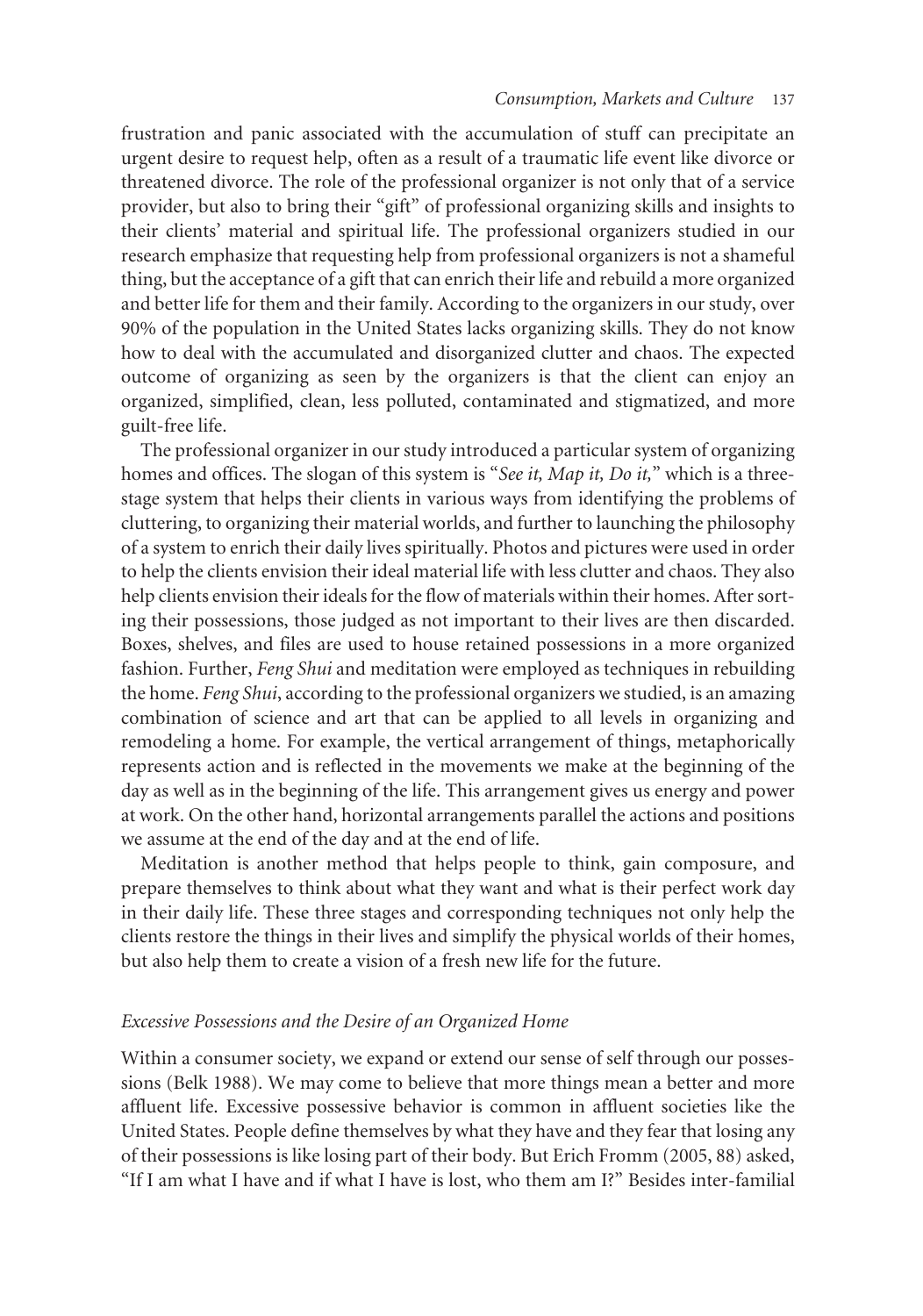#### 138 *R. W. Belk, J. Y. Seo & E. Li*

conflicts and traumatic life events, another incentive to simplify is the association of clutter with dirt and even feces. To rid oneself of excess possessions and the chaos of disorder is to become cleaner, less polluted, contaminated and stigmatized, and more guilt-free. It is to emerge from the dirt of a self-made grave and bask in a radiant self defined more by doing than having. Nevertheless, in our affluent society, "clutteraholices" are far more common than simplifiers. But too many possessions threaten to engulf our home and disrupt our lives. When we can no longer manage our increasing piles of possessions we experience frustration and even panic. We may realize that we need somebody to help us to toss things and learn to live in greater simplicity. Thus a large part of the professional organizer's job is helping people let things go.

Most of the possessions found in the clutter and chaos we studied did not have any practical value for the individuals except memories. Possessions that linked with memories provided special difficulties for our informants to decide whether to keep or to dispose of and give away. The clutter in our informants' homes was not composed of unwanted things or disposable waste. To the contrary, their clutter was more likely to be composed of possessions that have deep symbolic meanings for them. Some possessions like collections, photo albums, books, souvenirs, clothes, furniture, kitchenware, shoes, videos, paintings were closely connected with and implicated in informants' memories, histories, relationships, and identities, while other possessions add beauty, entertainment, recreation, security, comfort, and convenience to their lives. Informants often failed to give up these possessions and they instead accumulated such things in their closets, garages, and corners of their homes. Often entire rooms and garages were inaccessible because they were filled with such meaningful stuff. As a group our "clutteraholics" shared such "dirty little secrets."

A higher quality of life is not only based on reducing acquisitiveness and possessiveness, but also associated with the meanings of home. In our study, we found a belief that the home is a place for supporting our body, spirit, and relationships. We strive to build up a radiant "heaven-like" home instead of a devilishly chaotic one. Home, in other words, is the place for relaxation, enjoyment, and freedom from panic. Organizing our lives involves not only changing our behaviors, but also adopting a new mindset and attitude toward life. A disorganized home represents a disorganized self and life for the individual, therefore a strong desire for an organized home and the demand for the services of a professional organizer was evident among those who had sought such help. Even the professional organizers studied face some of the same problems as their clients. One of the professional organizers found it hard to believe that she had such a disorganized garage when she intentionally downsized her living space. Within Goffman's (1959) "backstage" of the self, this organizer found a similar source of embarrassment to that experienced by her clients.

## **Conclusion**

At a descriptive level, we studied material lifestyles and the problem of having too many possessions with too much disorganization for a select group of consumers who have called upon the skills of a professional organizer or are contemplating doing so. We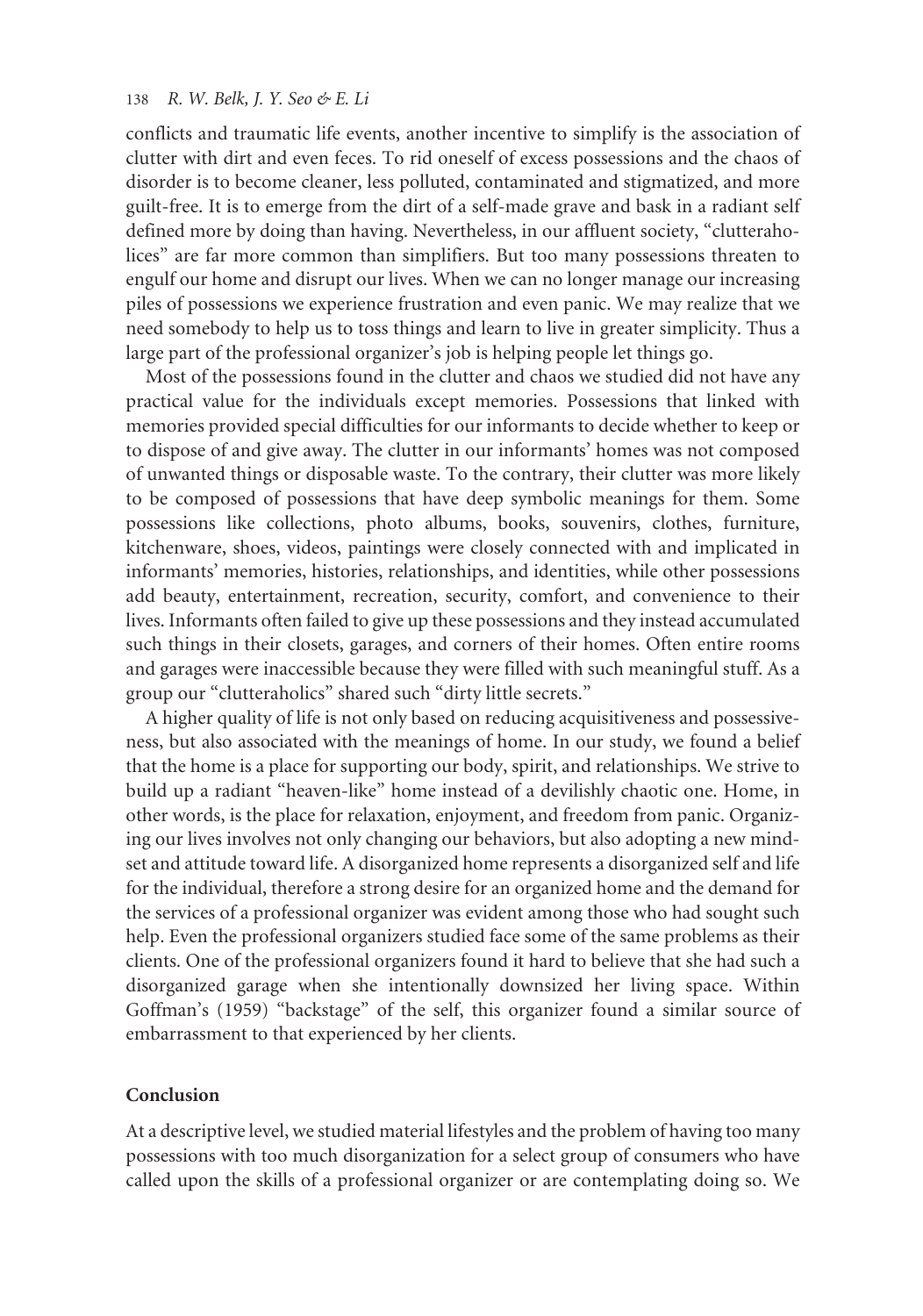find that their lives improved, at least temporarily, when they did so. They felt better about themselves and their environment after at least partially de-cluttering their lives. At a theoretical level, we are concerned with how clutter becomes a problem and with the deeper symbolic meanings of clutter and chaos. The metaphor of house as body and the accumulated clutter as feces gives us an interesting and useful way of thinking about the relationship between our possessions and happiness. An extremely materialistic person believes that having things or not having things is the primary source of happiness or unhappiness in life. The irony is that people who are more materialistic tend to be less happy and less satisfied with their lives. Since many of the things we own create a burden of caring for, maintaining, storing, and ultimately disposing of these things, we can see that people's unhappiness is highly associated with materialism. Finally, with our increasing inventories of possessions within our homes and the increasing frustration and panic likely to result from the clutter and chaos of our homes, seeking help from professional organizers is becoming a common phenomenon like hiring an interior designer for decorating the home. A professional organizer not only helps clients to organize their homes, but also releases them from the frustration and panic that surface with the rise of home clutter and chaos. Also, a professional organizer helps their clients throw away their past and rebuild a fresh, new, simplified, and ordered life.

#### **References**

- Akhtar, Salman. 2005. *Objects of our desires: Exploring our intimate connections with the things around us.* New York: Harmony Books.
- Belk, Russell W. 1988. Possessions and the extended self.*Journal of Consumer Research* 15 (September): 139–68.
- Clayton, Victoria. 2003. "Psychology by the Square Foot: What the Ongoing Boom in Self-storage Facilities Says About Human Nature, Uncertain Times and the Anxieties of American Culture." *Los Angeles Times* (online edition). Available at: http://pqasb.pqarchiver.com/latimes/access/ 382729771.html?dids=382729771:382729771&FMT=ABS&FMTS=ABS:FT&type=current&d ate=Aug+10%2C+2003&author=Victoria+Clayton&pub=Los+Angeles+Times&edition=& startpage=1.12&desc=Psychology+by+the+Squre+Foot, 10 August, (last accessed August 15, 2003).
- *Clean House.* Style Network. Television series. (Still running).
- *Clean Sweep.* TLC. Television series. (Still running)
- Clutterers Anonymous. nd. Available at http://www.clutterersanonymous.net, (last accessed March 12, 2007).
- Clutterless Recovery Group. nd. Available at http://www.clutterless.org/, (last accessed March 12, 2007).
- Douglas, Mary. 1966. *Purity and danger: An analysis of the concepts of pollution and taboo.* London: Routledge.
- Eisenberg, Evan. 1987. *Recording angel: Explorations in phonography.* New York: McGraw Hill.
- Fromm, Erich. 2005. *To have or to be?* London: Continuum.
- Goffman, Erving. 1959. *The presentation of self in everyday life.* New York: Anchor Books.
- Hochschild, Arlie Russell, and Anne Machung. 2003. *The second shift.* New York: Penguin Books.
- Lidz, Franz. 2003.*Ghostly men: The strange but true story of the Collyer brothers.*New York: Bloomsbury. McCracken, Grant. 1988. *The long interview.* Newbury Park, CA: Sage.
- Messies Anonymous. n.d. Available at http://www.messies.com.
- *Mission: Organization.* HGTV. Television series. (Still running).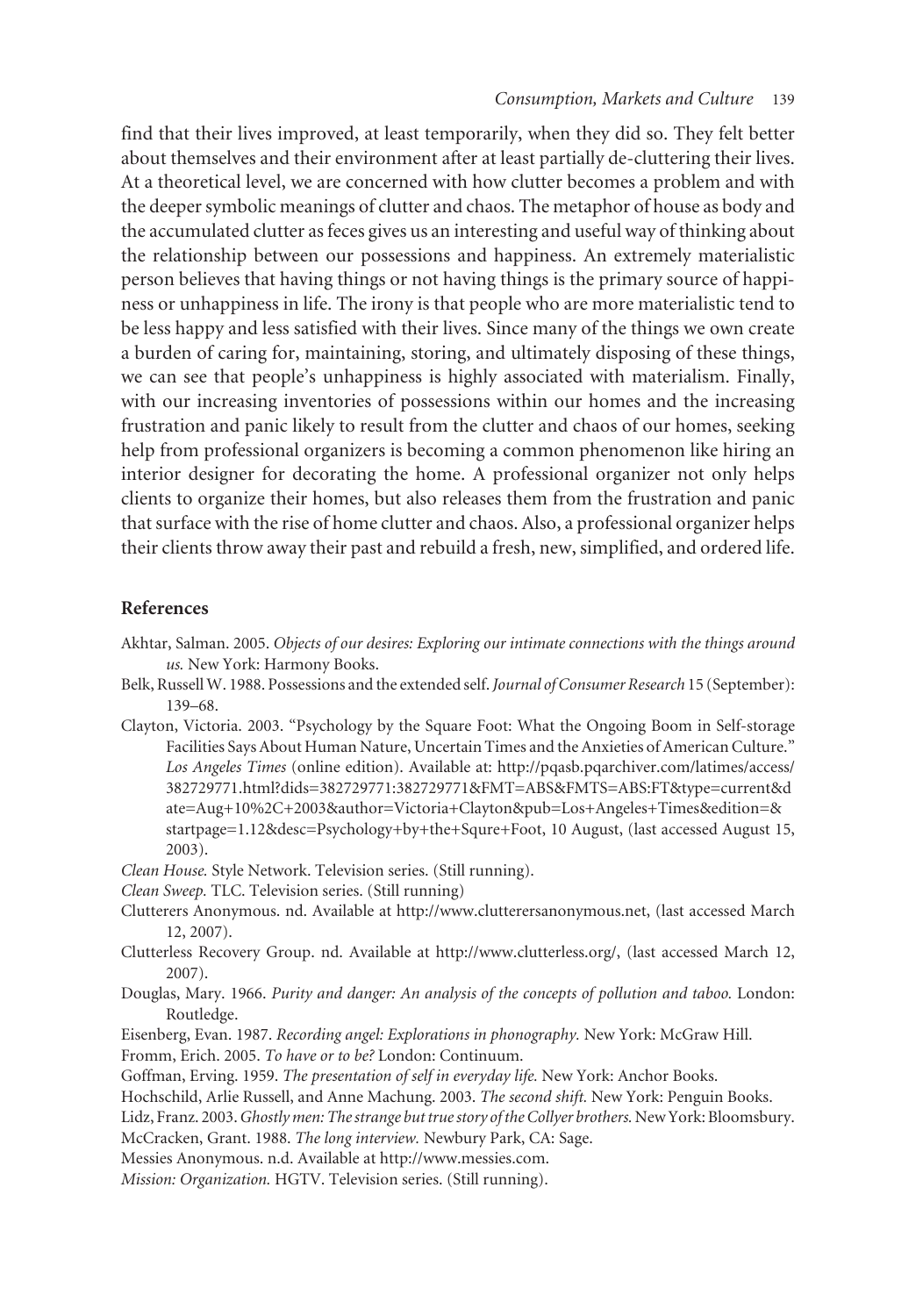- 140 *R. W. Belk, J. Y. Seo & E. Li*
- Strauss, Anselm L., and Juliet M. Corbin. 1998. *Basics of qualitative research: Techniques and procedures for developing grounded theory.* Thousand Oaks: Sage.
- Vernon, John. 1999. *A book of reasons.* Boston: Houghton-Mifflin.
- Verrengia, Joseph B. 2005. "U.S. Material Wealth Leads to Clutter." *New York Times* (online edition). Available at: http://www.usatoday.com/tech/science/2005-10-24-clutter-evolution\_ x.htm 22 October, (last accessed October 25, 2005).